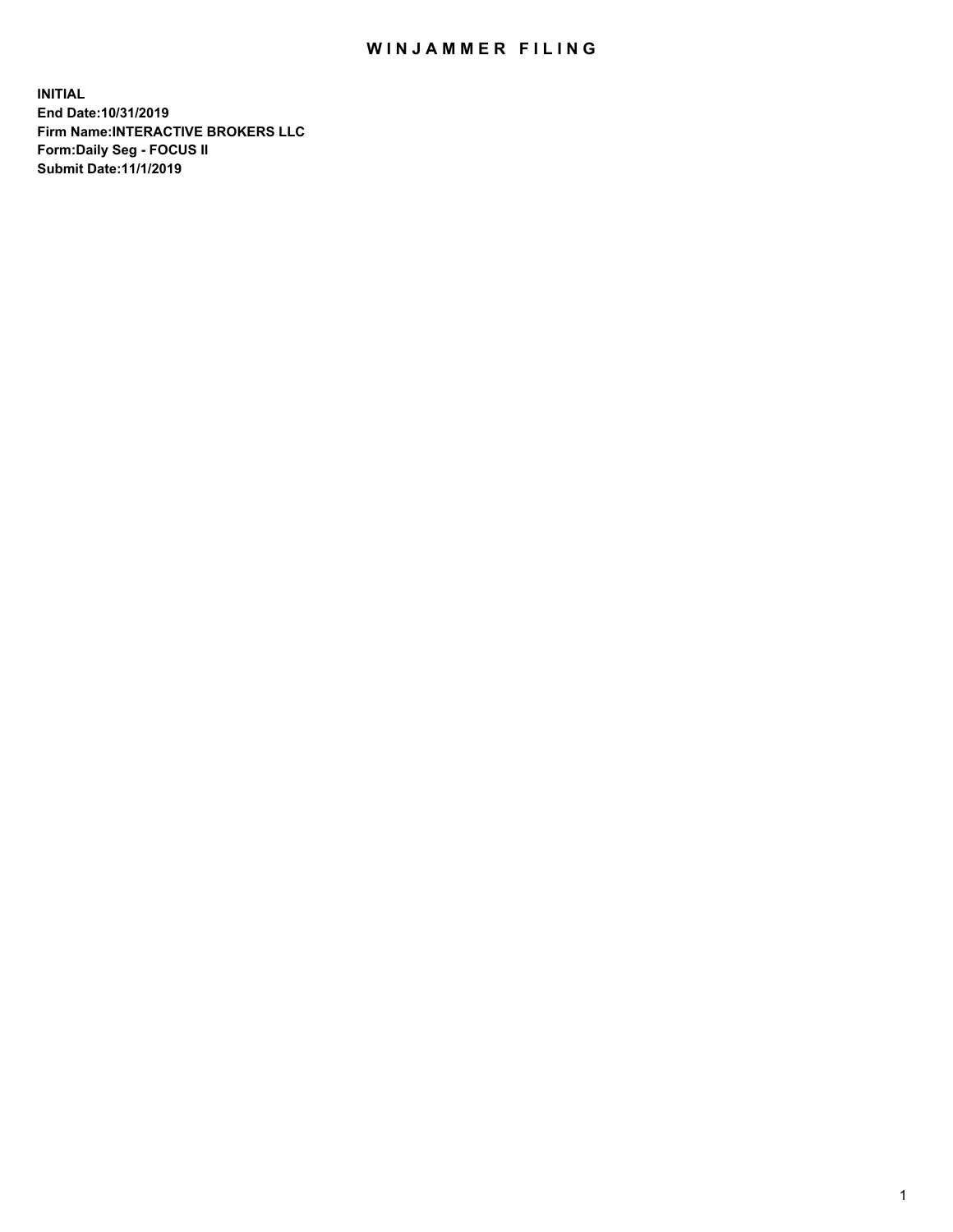**INITIAL End Date:10/31/2019 Firm Name:INTERACTIVE BROKERS LLC Form:Daily Seg - FOCUS II Submit Date:11/1/2019 Daily Segregation - Cover Page**

| Name of Company                                                                                                                                                                                                                                                                                                                | <b>INTERACTIVE BROKERS LLC</b>                                                                  |
|--------------------------------------------------------------------------------------------------------------------------------------------------------------------------------------------------------------------------------------------------------------------------------------------------------------------------------|-------------------------------------------------------------------------------------------------|
| <b>Contact Name</b>                                                                                                                                                                                                                                                                                                            | James Menicucci                                                                                 |
| <b>Contact Phone Number</b>                                                                                                                                                                                                                                                                                                    | 203-618-8085                                                                                    |
| <b>Contact Email Address</b>                                                                                                                                                                                                                                                                                                   | jmenicucci@interactivebrokers.c<br>om                                                           |
| FCM's Customer Segregated Funds Residual Interest Target (choose one):<br>a. Minimum dollar amount: ; or<br>b. Minimum percentage of customer segregated funds required:% ; or<br>c. Dollar amount range between: and; or<br>d. Percentage range of customer segregated funds required between:% and%.                         | $\overline{\mathbf{0}}$<br>$\overline{\mathbf{0}}$<br>155,000,000 245,000,000<br>0 <sub>0</sub> |
| FCM's Customer Secured Amount Funds Residual Interest Target (choose one):<br>a. Minimum dollar amount: ; or<br>b. Minimum percentage of customer secured funds required:%; or<br>c. Dollar amount range between: and; or<br>d. Percentage range of customer secured funds required between:% and%.                            | $\overline{\mathbf{0}}$<br>$\overline{\mathbf{0}}$<br>80,000,000 120,000,000<br>0 <sub>0</sub>  |
| FCM's Cleared Swaps Customer Collateral Residual Interest Target (choose one):<br>a. Minimum dollar amount: ; or<br>b. Minimum percentage of cleared swaps customer collateral required:% ; or<br>c. Dollar amount range between: and; or<br>d. Percentage range of cleared swaps customer collateral required between:% and%. | $\overline{\mathbf{0}}$<br>$\underline{\mathbf{0}}$<br>0 <sub>0</sub><br>0 <sub>0</sub>         |

Attach supporting documents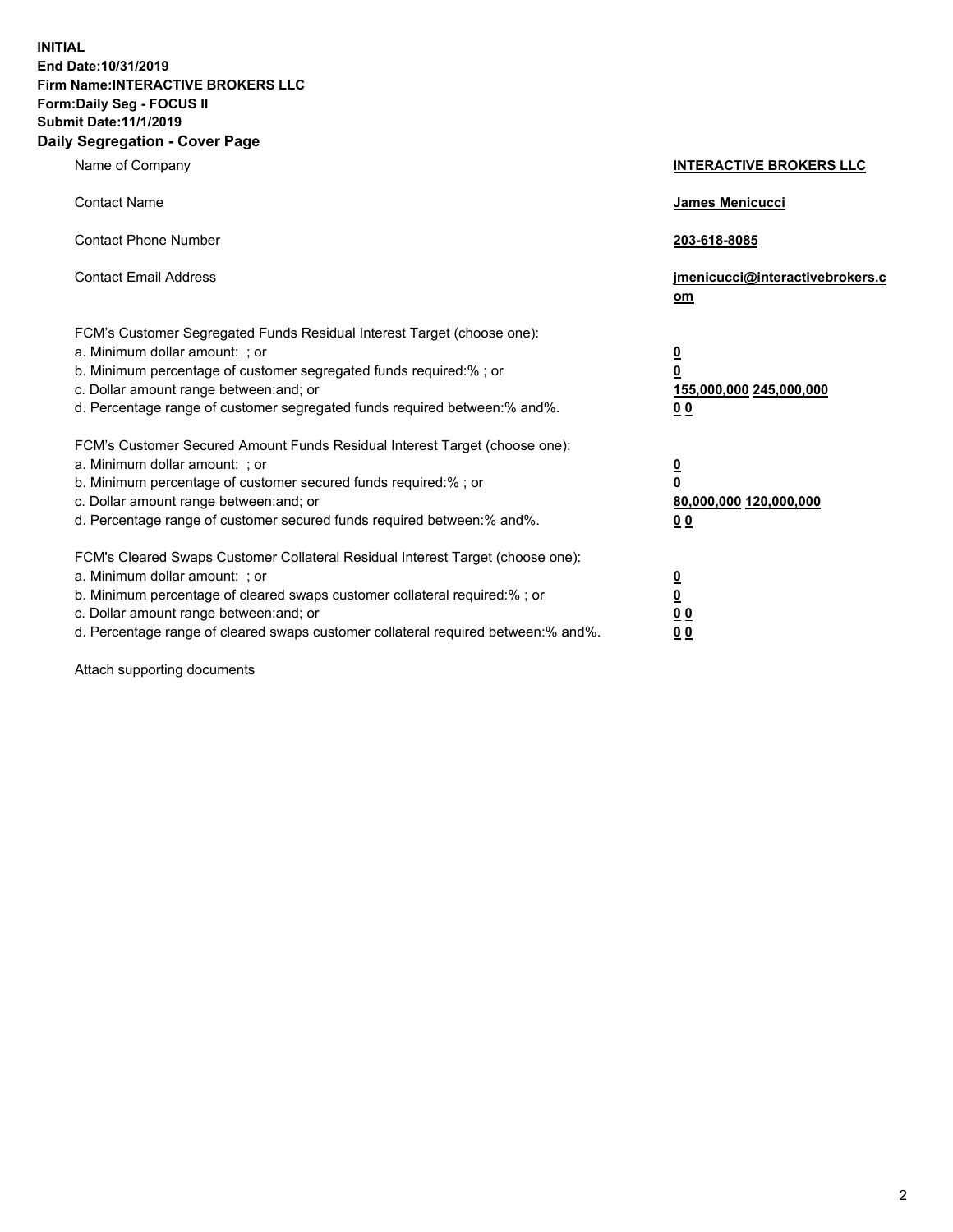## **INITIAL End Date:10/31/2019 Firm Name:INTERACTIVE BROKERS LLC Form:Daily Seg - FOCUS II Submit Date:11/1/2019 Daily Segregation - Secured Amounts**

|     | 2011 - 2001 - 2001 - 2000 - 2011 - 2011 - 2011 - 2011 - 2011 - 2011 - 2012 - 2012 - 2012 - 2014 - 20 |                                                            |
|-----|------------------------------------------------------------------------------------------------------|------------------------------------------------------------|
|     | Foreign Futures and Foreign Options Secured Amounts                                                  |                                                            |
|     | Amount required to be set aside pursuant to law, rule or regulation of a foreign                     | $0$ [7305]                                                 |
|     | government or a rule of a self-regulatory organization authorized thereunder                         |                                                            |
| 1.  | Net ledger balance - Foreign Futures and Foreign Option Trading - All Customers                      |                                                            |
|     | A. Cash                                                                                              | 491,149,820 [7315]                                         |
|     | B. Securities (at market)                                                                            | $0$ [7317]                                                 |
| 2.  | Net unrealized profit (loss) in open futures contracts traded on a foreign board of trade            | 10,186,422 [7325]                                          |
| 3.  | Exchange traded options                                                                              |                                                            |
|     | a. Market value of open option contracts purchased on a foreign board of trade                       | 46,555 [7335]                                              |
|     | b. Market value of open contracts granted (sold) on a foreign board of trade                         | -35,865 [7337]                                             |
| 4.  | Net equity (deficit) (add lines 1.2. and 3.)                                                         | 501,346,932 [7345]                                         |
| 5.  | Account liquidating to a deficit and account with a debit balances - gross amount                    | 4,056 [7351]                                               |
|     | Less: amount offset by customer owned securities                                                     | 0 [7352] 4,056 [7354]                                      |
| 6.  | Amount required to be set aside as the secured amount - Net Liquidating Equity                       | 501,350,988 [7355]                                         |
|     | Method (add lines 4 and 5)                                                                           |                                                            |
| 7.  | Greater of amount required to be set aside pursuant to foreign jurisdiction (above) or line          | 501,350,988 [7360]                                         |
|     | 6.                                                                                                   |                                                            |
|     | FUNDS DEPOSITED IN SEPARATE REGULATION 30.7 ACCOUNTS                                                 |                                                            |
| 1.  | Cash in banks                                                                                        |                                                            |
|     | A. Banks located in the United States                                                                | 39,363,573 [7500]                                          |
|     | B. Other banks qualified under Regulation 30.7                                                       | 0 [7520] 39,363,573 [7530]                                 |
| 2.  | Securities                                                                                           |                                                            |
|     | A. In safekeeping with banks located in the United States                                            | 492,719,688 [7540]                                         |
|     | B. In safekeeping with other banks qualified under Regulation 30.7                                   | 0 [7560] 492,719,688 [7570]                                |
| 3.  | Equities with registered futures commission merchants                                                |                                                            |
|     | A. Cash                                                                                              | $0$ [7580]                                                 |
|     | <b>B.</b> Securities                                                                                 | $0$ [7590]                                                 |
|     | C. Unrealized gain (loss) on open futures contracts                                                  | $0$ [7600]                                                 |
|     | D. Value of long option contracts                                                                    | $0$ [7610]                                                 |
|     | E. Value of short option contracts                                                                   | 0 [7615] 0 [7620]                                          |
| 4.  | Amounts held by clearing organizations of foreign boards of trade                                    |                                                            |
|     | A. Cash                                                                                              | $0$ [7640]                                                 |
|     | <b>B.</b> Securities                                                                                 | $0$ [7650]                                                 |
|     | C. Amount due to (from) clearing organization - daily variation                                      | $0$ [7660]                                                 |
|     | D. Value of long option contracts                                                                    | $0$ [7670]                                                 |
|     | E. Value of short option contracts                                                                   | 0 [7675] 0 [7680]                                          |
| 5.  | Amounts held by members of foreign boards of trade                                                   |                                                            |
|     | A. Cash                                                                                              | 90,188,001 [7700]                                          |
|     | <b>B.</b> Securities                                                                                 | $0$ [7710]                                                 |
|     | C. Unrealized gain (loss) on open futures contracts                                                  | -822,248 [7720]                                            |
|     | D. Value of long option contracts                                                                    | 46,555 [7730]                                              |
|     | E. Value of short option contracts                                                                   | <mark>-35,865</mark> [7735] <mark>89,376,443</mark> [7740] |
| 6.  | Amounts with other depositories designated by a foreign board of trade                               | 0 [7760]                                                   |
| 7.  | Segregated funds on hand                                                                             | $0$ [7765]                                                 |
| 8.  | Total funds in separate section 30.7 accounts                                                        | 621,459,704 [7770]                                         |
| 9.  | Excess (deficiency) Set Aside for Secured Amount (subtract line 7 Secured Statement                  | 120,108,716 [7380]                                         |
|     | Page 1 from Line 8)                                                                                  |                                                            |
| 10. | Management Target Amount for Excess funds in separate section 30.7 accounts                          | 80,000,000 [7780]                                          |
| 11. | Excess (deficiency) funds in separate 30.7 accounts over (under) Management Target                   | 40,108,716 [7785]                                          |
|     |                                                                                                      |                                                            |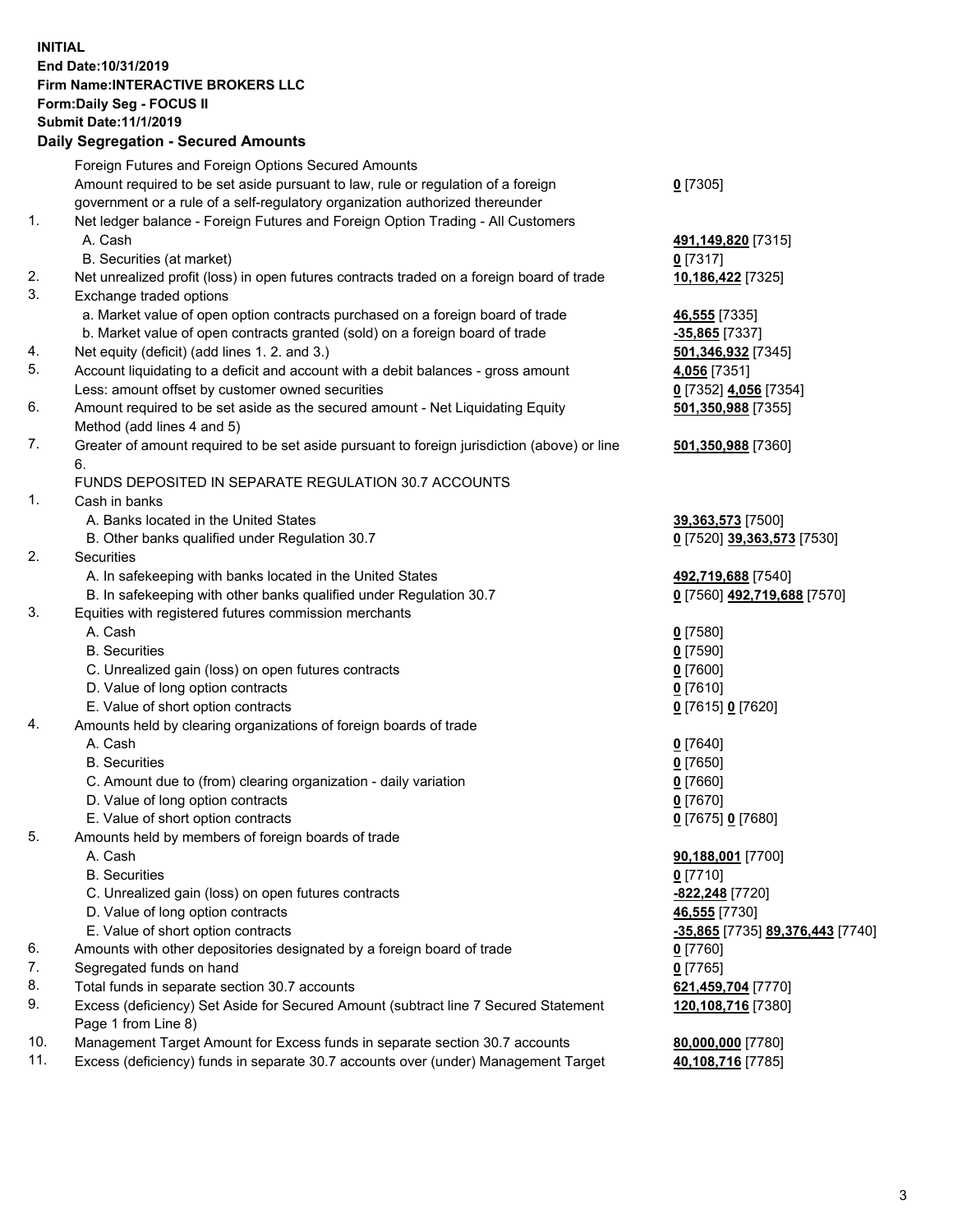**INITIAL End Date:10/31/2019 Firm Name:INTERACTIVE BROKERS LLC Form:Daily Seg - FOCUS II Submit Date:11/1/2019 Daily Segregation - Segregation Statement** SEGREGATION REQUIREMENTS(Section 4d(2) of the CEAct) 1. Net ledger balance A. Cash **4,147,655,016** [7010] B. Securities (at market) **0** [7020] 2. Net unrealized profit (loss) in open futures contracts traded on a contract market **12,418,923** [7030] 3. Exchange traded options A. Add market value of open option contracts purchased on a contract market **181,715,846** [7032] B. Deduct market value of open option contracts granted (sold) on a contract market **-181,044,711** [7033] 4. Net equity (deficit) (add lines 1, 2 and 3) **4,160,745,074** [7040] 5. Accounts liquidating to a deficit and accounts with debit balances - gross amount **1,070,760** [7045] Less: amount offset by customer securities **0** [7047] **1,070,760** [7050] 6. Amount required to be segregated (add lines 4 and 5) **4,161,815,834** [7060] FUNDS IN SEGREGATED ACCOUNTS 7. Deposited in segregated funds bank accounts A. Cash **1,051,879,700** [7070] B. Securities representing investments of customers' funds (at market) **2,022,168,445** [7080] C. Securities held for particular customers or option customers in lieu of cash (at market) **0** [7090] 8. Margins on deposit with derivatives clearing organizations of contract markets A. Cash **2,798,612** [7100] B. Securities representing investments of customers' funds (at market) **1,276,838,404** [7110] C. Securities held for particular customers or option customers in lieu of cash (at market) **0** [7120] 9. Net settlement from (to) derivatives clearing organizations of contract markets **11,272,746** [7130] 10. Exchange traded options A. Value of open long option contracts **181,514,541** [7132] B. Value of open short option contracts **-181,055,104** [7133] 11. Net equities with other FCMs A. Net liquidating equity **0** [7140] B. Securities representing investments of customers' funds (at market) **0** [7160] C. Securities held for particular customers or option customers in lieu of cash (at market) **0** [7170] 12. Segregated funds on hand **0** [7150] 13. Total amount in segregation (add lines 7 through 12) **4,365,417,344** [7180] 14. Excess (deficiency) funds in segregation (subtract line 6 from line 13) **203,601,510** [7190] 15. Management Target Amount for Excess funds in segregation **155,000,000** [7194] **48,601,510** [7198]

16. Excess (deficiency) funds in segregation over (under) Management Target Amount Excess